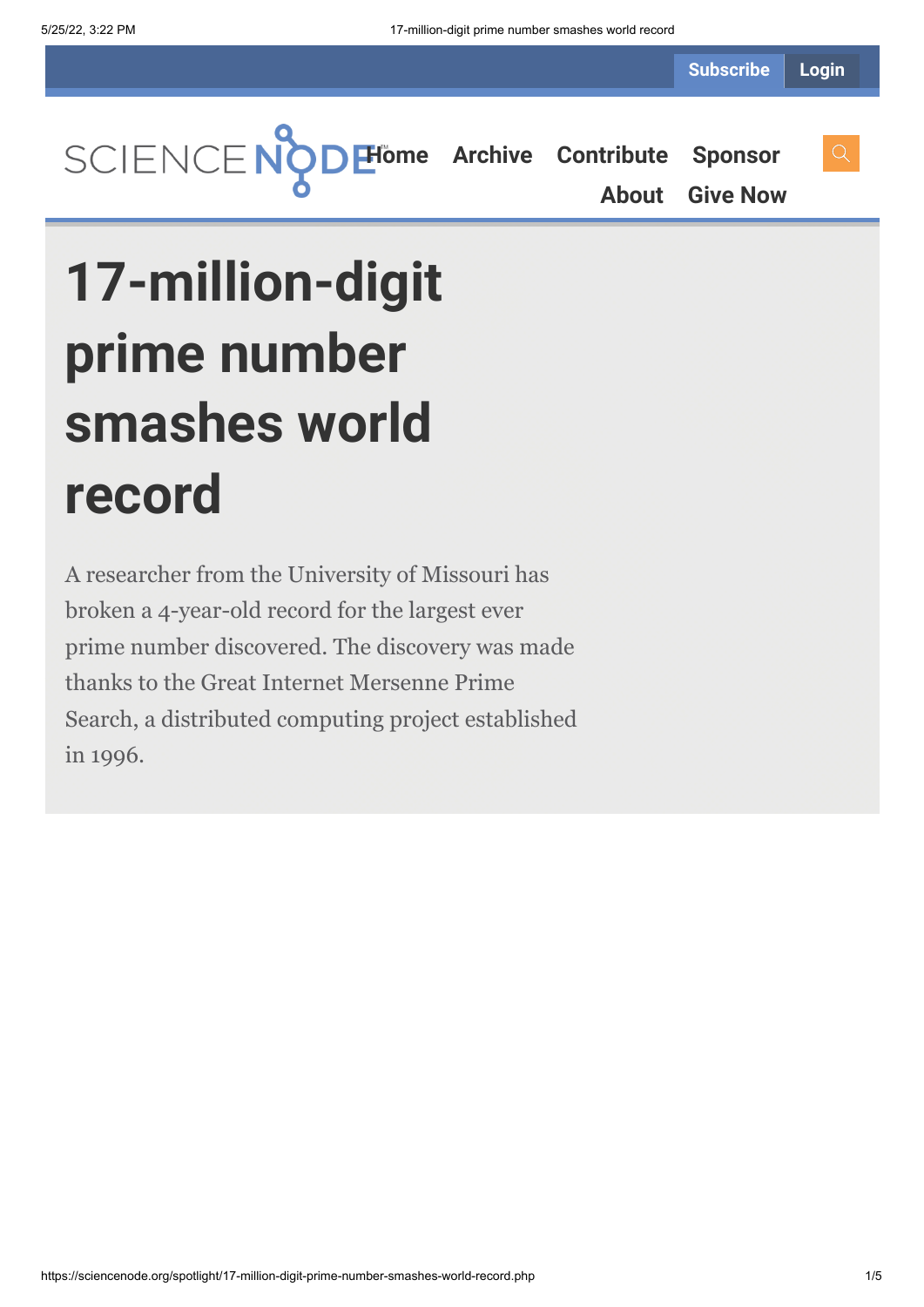

*Take a look at the world's largest prime in its full 17-million-digit glory, [here](http://www.isthe.com/chongo/tech/math/digit/m57885161/huge-prime-c.html). Warning: this is a 22MB file!*

Distributed computing has helped researchers break a 4-year-old record for the largest ever prime number discovered. The discovery of the 17,425,170-digit prime was made by Curtis Cooper, [a researcher at the University of Central Missouri,](http://www.ucmo.edu/future.cfm) US, and it smashes the previous record of a 12,978,189-digit prime, held since 2008.

Hunting for ever-larger prime numbers is a laborious task, since they essentially become both rarer and harder to verify with each passing discovery. Cooper was able to make his discovery [thanks to the Great Internet Mersenne Prime](http://www.mersenne.org/) Search (GIMPS), a distributed computing project set up to hunt for a special kind of prime, named after the French monk Marin Mersenne, who discovered them in the early 17th century. Whereas regular prime numbers are only divisible by themselves and 1, Mersenne primes also take the form  $2^p - 1$  (where 'p' itself is a prime number).

GIMPS was established in 1996 and now has a sustained throughput of almost 100 teraflops theoretically enough to earn it a spot on the [TOP500 supercomputers list](http://www.top500.org/). GIMPS software's **Posted on FEB 13 2013 11:22AM**

**Share this story**



 **Republish**

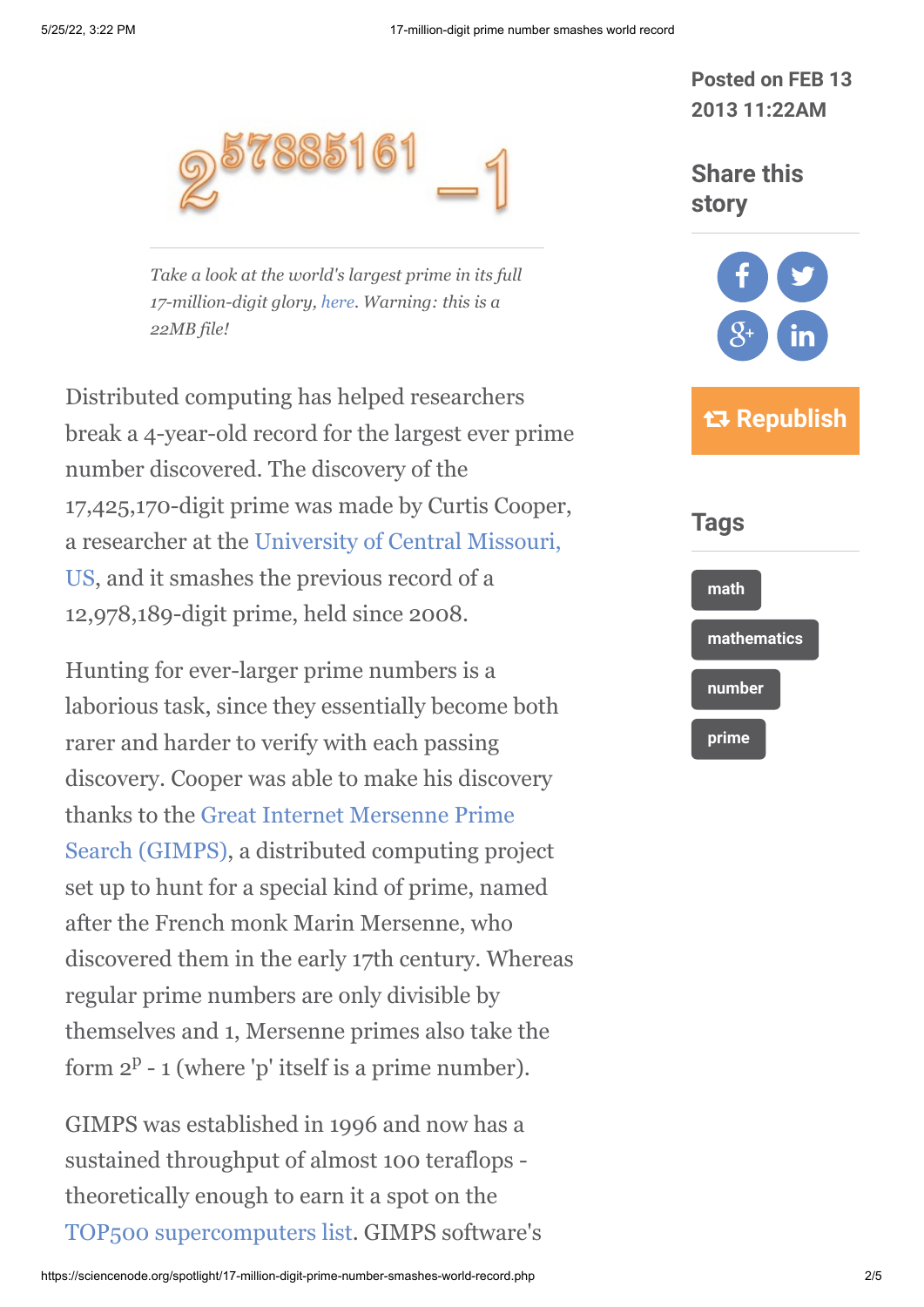source code is publicly available and has been installed by Curtis on approximately a thousand computers at the University of Missouri.

39 days of non-stop computing were required on one of the university's computers, in order to prove that the 17-million digit number was in fact prime. This was then verified independently by other researchers using other programs. Jerry Hallett verified the prime using [CUDALucas](http://sourceforge.net/projects/cudalucas/) running on a NVidia GPU in 3.6 days, Jeff Gilchrist verified the find using the standard GIMPS software on an Intel i7 CPU in 4.5 days, and Serge Batalov ran Ernst [Mayer's MLucas software on a 32-core server in](http://hogranch.com/mayer/README.html) 6 days to verify the new prime.

Curtis's discovery is the 48th Mersenne prime to be discovered and it is the 14th found through the use of GIMPS. Today, all of the 10 largest known primes are Mersenne primes and each of these was discovered through GIMPS, which currently has approximately 100,000 users worldwide.

While hunting for large prime numbers may seem like a somewhat esoteric hobby, Curtis says that he finds the pursuit exciting. He told the Associated [Press: "Every time I find one it is incredible... I ki](http://www.ap.org/)nd of consider it like climbing Mount Everest or finding a really rare diamond or landing somebody on the moon. It's an accomplishment. It's a scientific feat."

Yet, as well as the sheer thrill of having made the discovery, Curtis is also in line for a significant financial reward. He stands to collect a \$3,000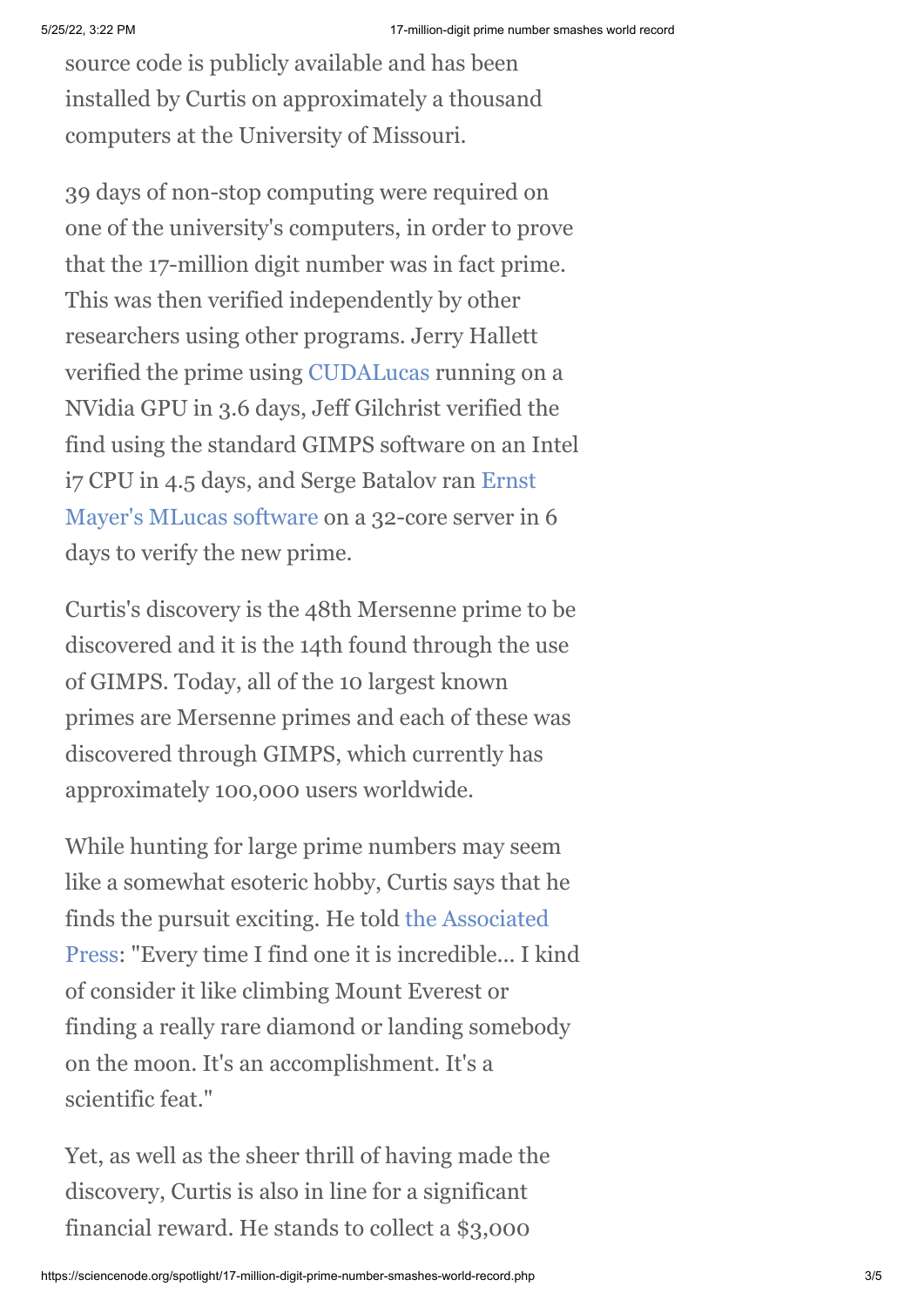prize from GIMPS for making the discovery. And, if you fancy downloading the GIMPS software and joining the ranks of the prime hunters, even more [substantial financial rewards could lay ahead. The](https://www.eff.org/) Electronic Frontier Foundation is offering a whopping \$150,000 reward for discovering the first 100-million-digit prime.

Discover more about prime numbers in our article: ['Researchers edge closer to solving 270-year-old](http://www.isgtw.org/feature/researchers-edge-closer-solving-270-year-old-math-problem-thanks-grid-computing) math problem thanks to grid computing'

*- Andrew Purcell*